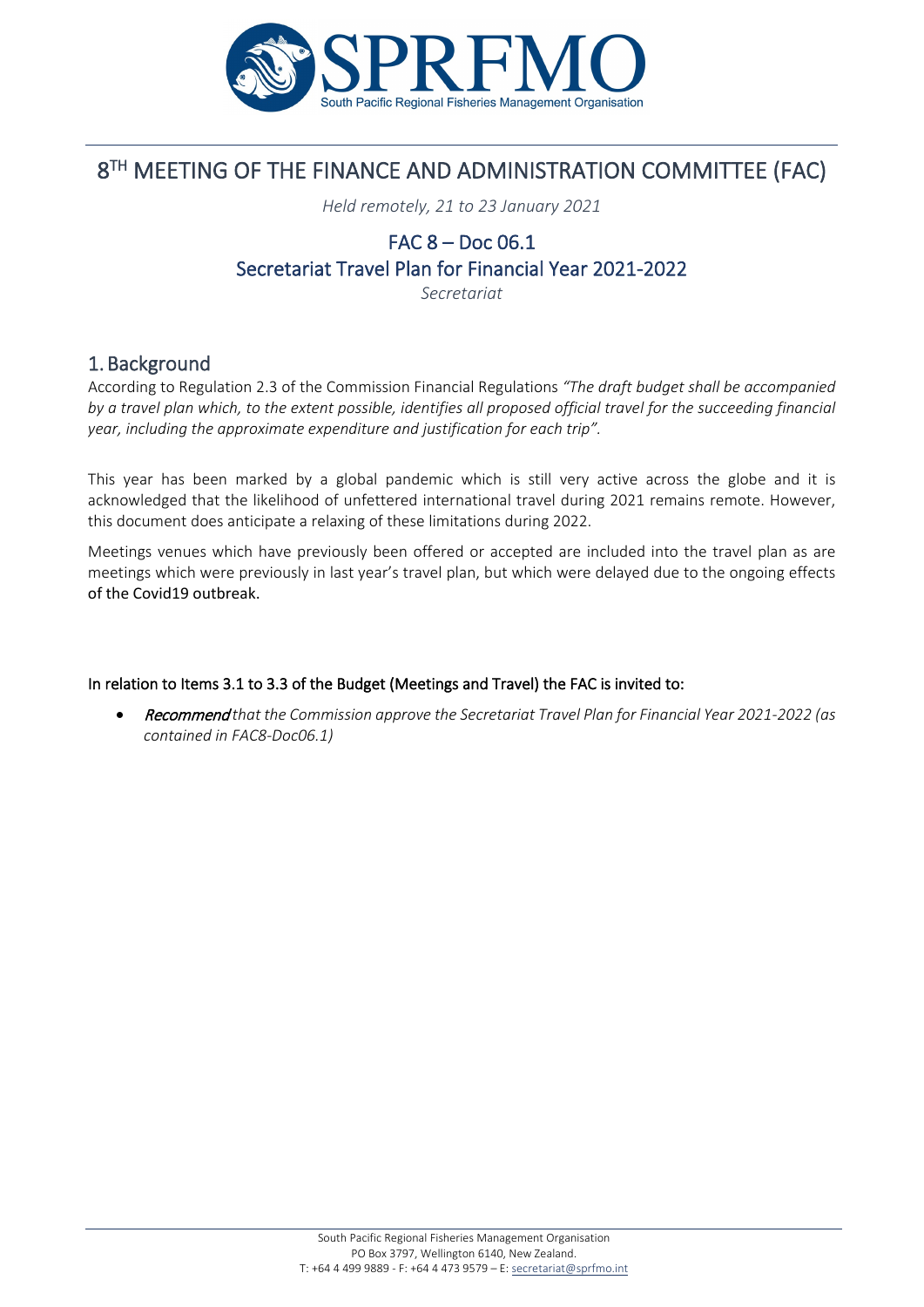<span id="page-1-1"></span><span id="page-1-0"></span>

## 2. Secretariat Travel Plan for Financial Year 2021-2022

#### Table 1 Travel Plan for FY 2021-2022

| <b>Budget</b><br>Item | <b>OFFICIAL TRAVEL</b>                                                   | <b>WHERE / WHEN</b>                                   | <b>STAFF</b>                     | <b>FLIGHT</b><br>COST (NZ\$) | <b>DSA</b><br>(NZ\$) | Nº OF<br><b>DAYS</b> | APPROX.<br>COST (NZ\$) | <b>JUSTIFICATION</b>                                                                                                                                                                                                                                                                                       |
|-----------------------|--------------------------------------------------------------------------|-------------------------------------------------------|----------------------------------|------------------------------|----------------------|----------------------|------------------------|------------------------------------------------------------------------------------------------------------------------------------------------------------------------------------------------------------------------------------------------------------------------------------------------------------|
| 3.1                   | 10 <sup>th</sup> SPRFMO Annual<br><b>Commission Meeting 2022</b>         | Peru, tbc 2022                                        | $DM + CO +$<br>$FM + CM +$<br>ES | 48 000                       | 450                  | 60                   | 75 000                 | Secretariat shall make all necessary arrangements<br>for the annual meeting (RoP 3) and shall assist the<br>Commission and its subsidiary bodies in fulfilling<br>their respective tasks (RoP 6).                                                                                                          |
| 3.2                   | 9 <sup>th</sup> SPRFMO Scientific<br>Committee Meeting 2021              | Panama,<br>Sept/Oct 2021                              | $DM + ES$                        | 18 400                       | 330                  | 20                   | 25 000                 |                                                                                                                                                                                                                                                                                                            |
| 3.3                   | 8 <sup>th</sup> World Fisheries<br>Congress 2021 <sup>1</sup>            | Adelaide,<br>$20 - 24$<br>Australia<br>September 2021 | <b>CM</b>                        | 1075                         | 385                  | 5                    | 3 0 0 0                | Held every four years, it is the largest gathering of<br>research, industry and management sectors<br>discussing the latest developments in fisheries.<br>This meeting was originally scheduled in 2020.                                                                                                   |
|                       | FAO-FIRMS Steering<br>Committee Meeting 13 <sup>th</sup><br>Session      | (tbc) June 2022                                       | DM                               | 10 900                       | 620                  | 5                    | 14 000                 | FIRMS Partnership Agreement: Strengthening data<br>collection for management and decision making.<br>Data in support to Sustainable Development Goal<br>(SDG) 14.                                                                                                                                          |
|                       | 10 <sup>th</sup> International Fisheries<br>and Monitoring<br>Conference | Hobart, Australia<br>7-11 March 2022                  | tbc                              | 1075                         | 385                  | 5                    | 3 0 0 0                | This conference is the only one of its kind<br>specifically addressing fisheries<br>monitoring<br>programs, fisheries observer programs, emerging<br>monitoring technologies, and other approaches to<br>fishery-dependent data collection and analyses.<br>This meeting was originally scheduled in 2020. |
| <b>TOTAL</b>          |                                                                          |                                                       |                                  |                              |                      |                      | 120 000 <sup>2</sup>   |                                                                                                                                                                                                                                                                                                            |

NOTE: Data Manager (DM), Communication Officer (CO), Financial Manager (FM), Compliance Manager (CM), Executive Secretary (ES), (tbc) to be confirmed.

<sup>2</sup> There is 6 000 NZ\$ allocated to the budget Item 3.4 "Cost associated with Hosting a meeting". Hence the total cost for the Budget Category 3 "Meetings and Travel" is 126 000 NZ\$ as indicated in FAC8-Doc06.

<sup>1</sup> <https://wfc2020.com.au/>